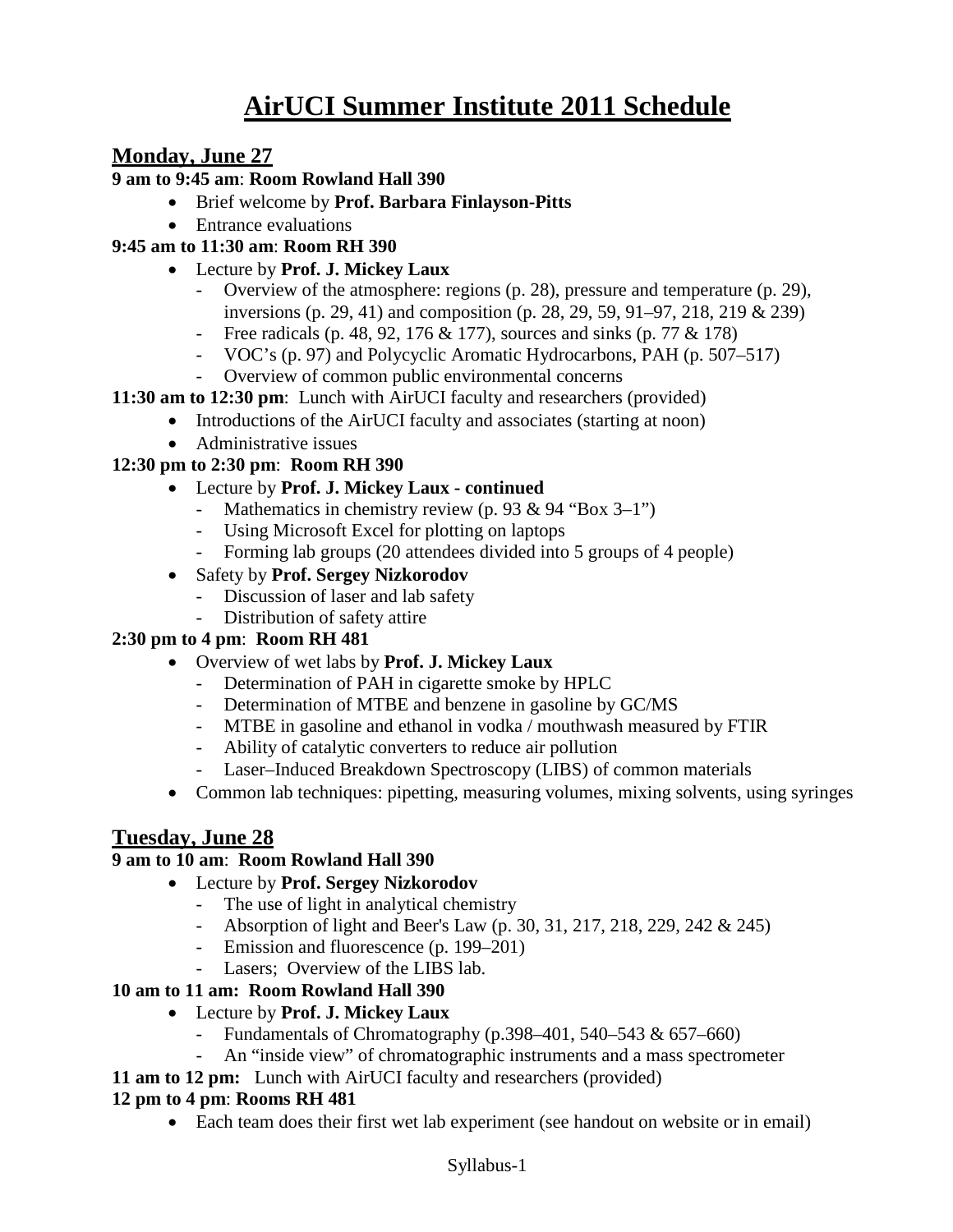# **Wednesday, June 29**

#### **9 am to 11 am**: **Room Rowland Hall 390**

- Lecture by **Prof. Barbara Finlayson–Pitts**
	- Light and Photochemistry (p. 30 & 37–40)
	- The Chapman reactions (p. 40–43), CFC's (p. 55, 77–85 & 244), and Ozone Depletion (p. 27, 32–36, 47, 48, 50–55, & 59–76)
	- Chemistry of NO<sub>x</sub> (p. 75 & 100), Photochemical Smog and Tropospheric Ozone (p. 97–109, 156–160, 179–181, 185–191 & 245)

**11 am to 12 pm:** Lunch with AirUCI faculty and researchers (provided)

#### **12 pm to 4 pm**: **Rooms RH 481**

• Continue with the second wet lab experiment

# **Thursday, June 30**

#### **10 am to 12 pm**: **Room Rowland Hall 390 (shifted by 1 hour because of the PC lab availability issues)**

- Lecture by **Prof. Doug Tobias**
	- Molecular structure and vibrations (p. 214–217)
	- Fundamentals of molecular dynamics with examples pertaining to atmospheric chemistry research
	- Overview of computational chemistry

#### **12 pm to 1 pm**: Lunch with AirUCI faculty and researchers (provided)

Special lunch talk by Prof. **Eric Saltzman** on ice cores analysis. (p. 218–220)

#### **1 pm to 5 pm**: **Room MSTB 226B**

• Computer Lab: Chemistry on the computer – Spartan lab

# **Friday, July 1**

#### **9 am to 11 am**: **Room Rowland Hall 390**

- Lecture by **Prof. Filipp Furche**
	- Overview of electronic structures and calculations
	- Electronically excited states applied to the atmospheric (HONO,  $O^*$ , etc.) (pp.: 38, 42, 95, 167, 189–191 and 235)

#### **11 am to 12 pm**: Lunch with AirUCI faculty and researchers (provided)

#### **12 pm to 4 pm**: **Rooms RH 481**

• Continue with the third wet lab experiment

# **Saturday, July 2 to Monday, July 4: Independence Day Break**